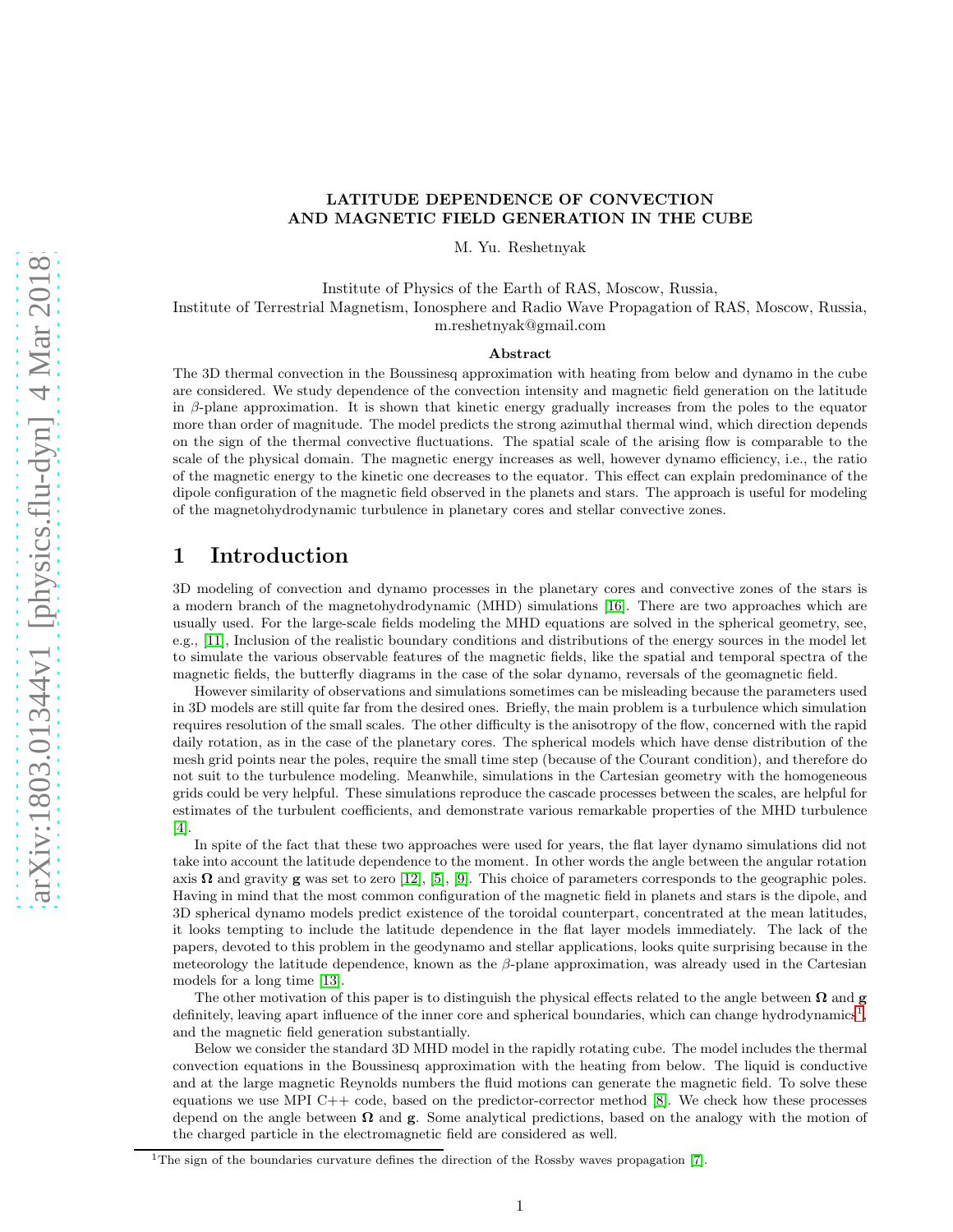#### 2 Dynamo in the cube and numerical methods

The dimensionless dynamo equations for an incompressible fluid ( $\nabla \cdot \mathbf{V} = 0$ ) in the cube of the height  $L = 2\pi$ , rotating with the angular velocity  $\Omega$ , in the Cartesian system of coordinates  $(x, y, z)$  have the form:

<span id="page-1-0"></span>
$$
\frac{\partial \mathbf{A}}{\partial t} = \mathbf{V} \times \mathbf{B} + q^{-1} \Delta \mathbf{A}, \qquad \mathbf{B} = \text{rot } \mathbf{A}
$$
  
\n
$$
E Pr^{-1} \left[ \frac{\partial \mathbf{V}}{\partial t} + (\mathbf{V} \cdot \nabla) \mathbf{V} \right] =
$$
  
\n
$$
\text{rot } \mathbf{B} \times \mathbf{B} - \nabla P - \mathbf{1}_{\Omega} \times \mathbf{V} + \text{Ra } T \mathbf{1}_{\mathbf{z}} + \mathbf{E} \Delta \mathbf{V}
$$
  
\n
$$
\frac{\partial T}{\partial t} + (\mathbf{V} \cdot \nabla) (T + T_0) = \Delta T.
$$
\n(1)

Velocity V, magnetic field **B** (derived from the vector potential  $A$ ), pressure P and the typical diffusion time t are measured in units of  $\kappa/L$ ,  $\sqrt{2\Omega \kappa \mu \rho}$ ;,  $\rho \kappa^2/L^2$  and  $L^2/\kappa$  respectively, where  $\kappa$  is the thermal diffusivity,  $\rho$  is the density,  $\mu$  the permeability,  $\Pr = \frac{\kappa}{\nu}$  is the Prandtl number,  $\frac{\nu}{2\Omega L^2}$  is the Ekman number,  $\nu$  is the kinematic viscosity,  $\eta$  is the magnetic diffusivity, and  $q = \kappa/\eta$  is the Roberts number. Ra  $= \frac{\alpha g \delta T L}{2\Omega \kappa}$  is the modified Rayleigh number,  $\alpha$  is the coefficient of the volume expansion,  $\delta T$  is the unit of the temperature fluctuations T, g is the gravitational acceleration, and  $T_0 = 2\pi - z$  is the temperature profile, corresponding to the heating from below.

The unit vector  $1_{\Omega}$  defines direction of the angular velocity  $\Omega$ . The angle between  $\Omega$  and gravity g, directed along the z-axis, is equal to the colatitude  $\theta$ , which is related to the latitude as  $\vartheta = 90^{\circ} - \theta$ .

The problem is closed with the periodical boundary conditions in the  $(x, y)$ -plane. In z-direction the following simplified boundary conditions

$$
T = V_z = A_z = \frac{\partial V_x}{\partial z} = \frac{\partial V_y}{\partial z} = \frac{\partial A_x}{\partial z} = \frac{\partial A_y}{\partial z} = 0
$$
\n(2)

at  $z = 0$ ,  $2\pi$  are used. Conditions for **A** are the so-called pseudo-vacuum boundary conditions, correspond to the following conditions for the magnetic field:  $B_x = B_y = \frac{\partial B_z}{\partial z} = 0$ . Then the normal component to the boundary of the electric current  $\mathbf{J} = \nabla \times \mathbf{B}$  is zero.

The system [1](#page-1-0) was solved using the finite differences of the second-order in space and time. For approximation of the time derivative the three-layer time scheme was used:

$$
\frac{\partial f}{\partial t} = \frac{3f^{n+1} - 4f^n + f^{n-1}}{2\,\delta t},\tag{3}
$$

where *n* denotes the time step  $\delta t$ .

For  $T$  and  $A$  the corresponding equations from [1](#page-1-0) were written in the form:

<span id="page-1-1"></span>
$$
\frac{3f^{n+1} - 4f^n + f^{n-1}}{2\delta t} = 2F^n - F^{n-1} + \frac{1}{2}\nabla^2 f^{n+1},\tag{4}
$$

where

<span id="page-1-2"></span>
$$
F^n = C^n + \frac{1}{2}\nabla^2 f^n,\tag{5}
$$

and C denotes the corresponding convective term. Eqs[\(4,](#page-1-1)[5\)](#page-1-2) with respect to  $f^{n+1}$  were solved using the Gauss-Seidel method.

While using the vector potential **A** provides divergence free of the magnetic field **B**, incompressibility of the velocity field V should be provided by some special technique. Here we use the predictor-corrector method [\[8\]](#page-6-7), [\[3\]](#page-6-9), introducing the intermediate velocity field  $V^*$  by equation:

<span id="page-1-3"></span>
$$
\frac{3\mathbf{V}^* - 4\mathbf{V}^n + \mathbf{V}^{n-1}}{2\delta t} = 2\mathbf{F}^n - \mathbf{F}^{n-1} + \frac{1}{2}\nabla^2\mathbf{V}^*,
$$
\n(6)

where

<span id="page-1-4"></span>
$$
\mathbf{F}^{n} = -\operatorname{E} \operatorname{Pr}^{-1} \left( \mathbf{V}^{n} \cdot \nabla \right) \mathbf{V}^{n} + \operatorname{rot} \mathbf{B}^{n} \times \mathbf{B}^{n} - \mathbf{1}_{\Omega} \times \mathbf{V}^{n} + \operatorname{Ra} T^{n} \mathbf{1}_{\mathbf{z}} + \frac{1}{2} \operatorname{E} \Delta \mathbf{V}^{n}.
$$
 (7)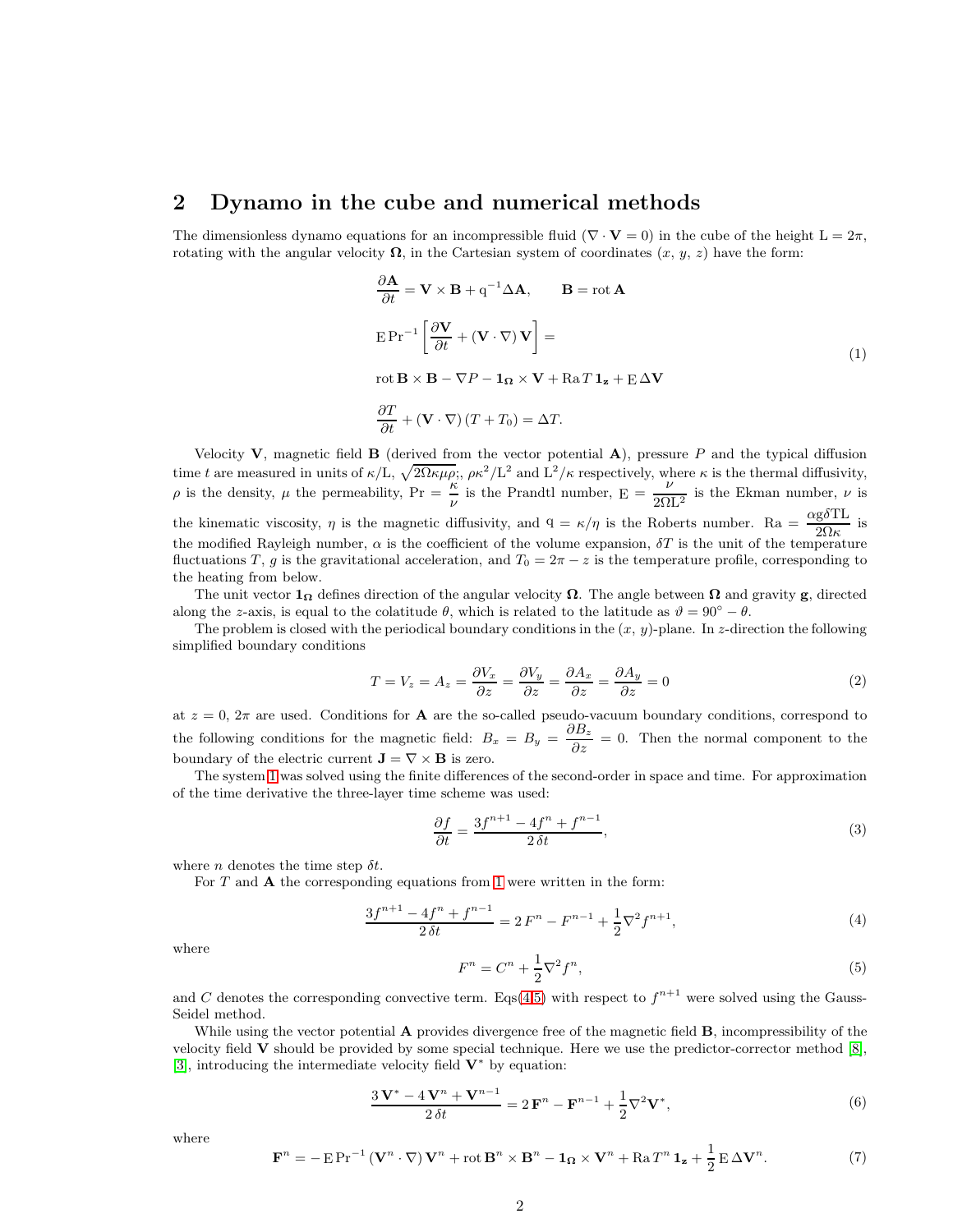Eq[s6](#page-1-3)[,7](#page-1-4) lead to a Poisson-type equation for  $V^*$ .

Then pressure  $P^{n+1}$  was derived from the continuity equation by solving the another Poisson problem:

$$
\nabla^2 P^{n+1} = \frac{3}{2\,\delta t} \nabla \cdot \mathbf{V}^* \tag{8}
$$

with the Neumann boundary condition for z-coordinate:

$$
\frac{\partial P^{n+1}}{\partial z} = \frac{3}{2\,\delta t} V_z^*.
$$
\n<sup>(9)</sup>

The last step provides incompressibility of the velocity field:

$$
\mathbf{V}^{n+1} = \mathbf{V}^* - \frac{2\delta t}{3} \nabla P^{n+1}.
$$
\n(10)

The second order up-wind scheme was used for approximations of the convective terms in the heat and the Navier-Stokes equations:

<span id="page-2-0"></span>
$$
V_i \frac{\partial}{\partial x} T_i = \begin{cases} (3T_i - 4T_{i-1} + T_{i-2})V_i/(2\delta x), & V \ge 0\\ (-T_{i+2} + 4T_{i+1} - 3T_i)V_i/(2\delta x), & V < 0, \end{cases}
$$
(11)

where i denotes the index of the grid step  $\delta x$ . The scheme [11](#page-2-0) was used for y-,z-directions in the same way.

This approach was realised in C++ code with MPI. The whole domain was divided into  $(N \times N)$ , subdomains in  $(x, y)$  coordinates, where the MHD equations [1](#page-1-0) were solved. The subdomains exchanged by its boundaries at the each time step n. In this paper the mesh grid  $(295 \times 295 \times 125)$  in  $(x, y, z)$  coordinates, and  $N = 6$  were used. The simulations were done at two linux workstations Intel(R) Xeon(R) CPU E5-2640 with 40 cores and 128Hb common memory at the station. Each run required 2-4 days, depending on the time step  $\delta t$ , which was in the range  $(2 \div 5) 10^{-7}$ .

### 3 Pure convection

Before to consider the full dynamo the pure turbulent convective regime with  $E = 410^{-5}$ , Ra = 910<sup>3</sup>, Pr = 1 was studied. Ten runs with step 10° in the latitude  $\vartheta$  were performed. After some intermediate stage solutions reached the quasi-stationary states. To measure the intensity of convection we estimated the mean over the volume kinetic energy, see Figure 1, defined as

$$
E_k = \frac{1}{2\mathcal{V}} \int\limits_{\mathcal{V}} \mathbf{V}^2 \, d\mathbf{r}^3, \qquad \mathcal{V} = 8\,\pi^3. \tag{12}
$$

The considered regimes correspond to the developed turbulence with the Reynolds number  $\text{Re} = 2\pi \sqrt{2\,E_k/3} \gg$ 1. All the energies increase from the poles to the equator. Only  $E_k^x$  at the equator has sharp minimum. This behaviour is expectable because at the equator,  $\vartheta = 0$ , x-components of the Coriolis and Archimedean forces are zero, and the non-zero value of  $V_x$  is provided by the non-linear term in the Navier-Stokes equation only. The ratio of the maximum and minimum of  $E_k$  is 22. This effect is quite strong and should be explained in some way.

Moreover, analysis of the spatial structure of the flows, see Figure 2, reveals that the small-scale cyclonic convection, existed at the poles, changed to the large-scale convection at the equator. Note, that the Reynolds number in the latter case is larger, and the flow is "more" turbulent, but in the same time it is large-scale. It should be noted that  $V_y$ -component at the equator is perpendicular to  $\Omega$  and it should be twisted at the small scale in the similar way, as it was at the poles.

To find the origin of the large-scale convection the analogy with the motion of the charged particle in the constant electromagnetic field, considered in the next section, is instructive.

# 4 Analogy with the charged particle moving in the electromagnetic field

Similarly to the motion of the charged particle in the constant in time and homogeneous in space electromagnetic field, see [\[2\]](#page-6-10), we consider two limiting cases, where Archimedean force and angular rotation velocity of the system are directed along the same axis, and the other, where these forces are perpendicular.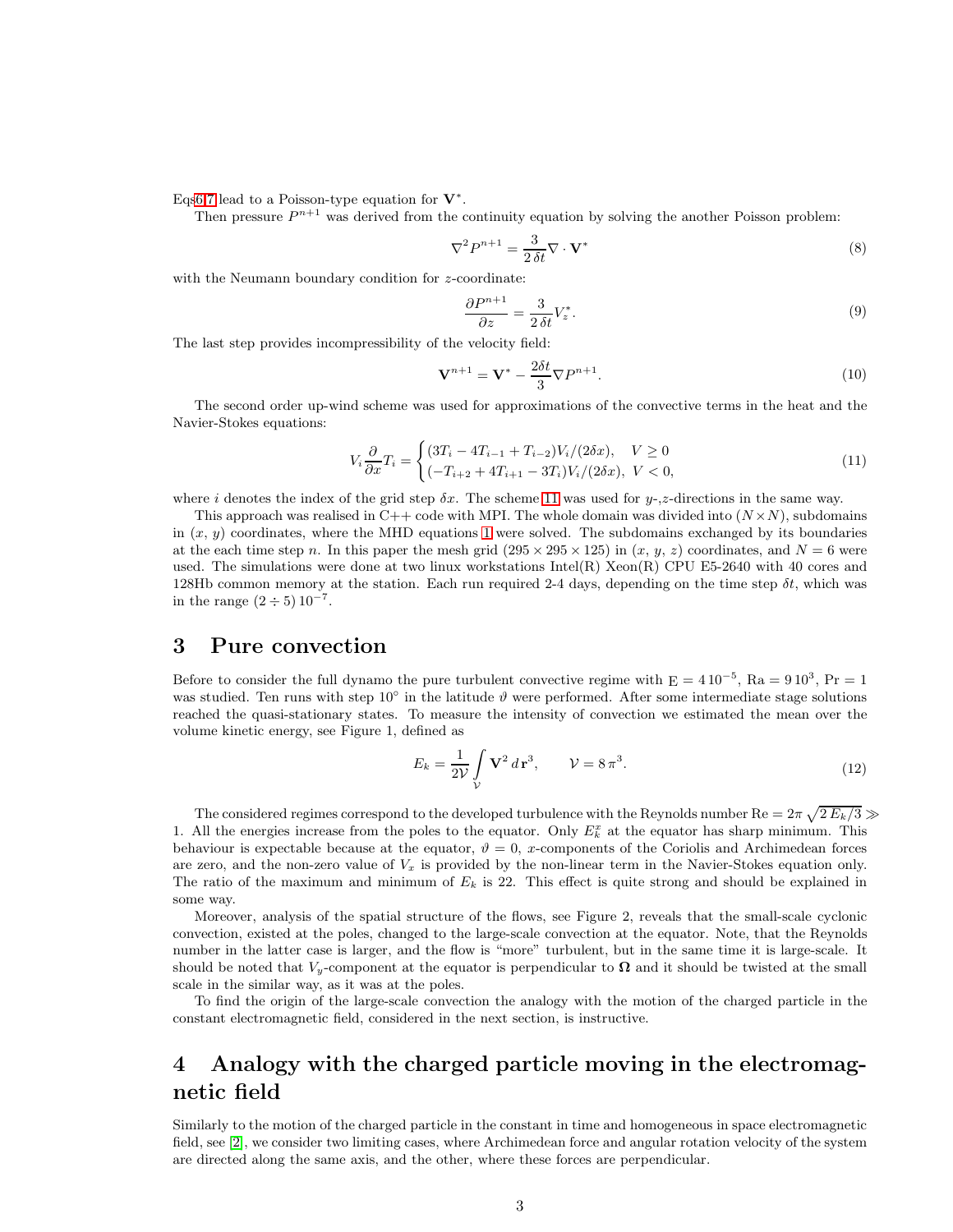

Figure 1: The latitude dependence of the kinetic energies.  $E_k^x$ ,  $E_k^y$ ,  $E_k^z$  denote the kinetic energies of  $V_x$ -,  $V_y$ -, and  $V_z$ -components of the velocity, respectively. The total kinetic energy  $E_k = E_k^x + E_k^y + E_k^z.$ 

In the first, the most studied case, which corresponds to the geographic poles, the flow is accelerated by the Archimedean force ∼ Ra T. Due to the Coriolice force any motion in the orthogonal plane to the gravity and  $\Omega$ is twisted with radius r, defined by relation Ro  $V_{\perp}^2/r \sim V_{\perp}$ , i.e.  $r \sim \text{Ro } V_{\perp}$ , where  $V_{\perp}$  is the velocity orthogonal to  $\Omega$ . The Rossby number  $Ro = Pr^{-1}E$  for the Earth's core ~ 10<sup>-15</sup>. Even with  $V_{\perp} \sim Re = 10^9$ , estimated from the large-scale velocity, based on the west drift of the geomagnetic field, one has  $r \sim 10^{-6}$  in units of the liquid core's scale. Taking into account decrease of the kinetic energy spectrum will only decrease estimate of r. This estimate is valid for the large velocities with negligible viscous dissipation.

The linear analysis at the threshold of convection generation, where viscous diffusion is important, also predicts existence of the small scale in the perpendicular plane:  $r \sim E^{1/3} = 10^{-5}$  [\[1\]](#page-6-11), [\[6\]](#page-6-12).

The both estimates demonstrate that the small-scale convection at the poles is a quite natural phenomenon, and it appears in the rapidly rotating objects with  $Ro = E \cdot Pr \ll 1$  even at the critical Rayleigh numbers.

For the other case, which corresponds to the equator plane, let Archimedean force is still directed along the z-axis and  $\Omega$  along x, and the initial velocity is at the (y, z)-plane. Then the trajectory of the particle remains in the same plane, and its motion is described by equations:

<span id="page-3-0"></span>
$$
Ro \ddot{y} = \dot{z} \nRo \ddot{z} = -\dot{y} + Ra T,
$$
\n(13)

where dot is for the time derivative.

Eqs[\(13\)](#page-3-0), written in the reference system moving with the velocity v along the y-axis, after substitution  $y_1 = y - vt$ , have the form:

<span id="page-3-1"></span>
$$
Ro \ddot{y_1} = -\dot{z}
$$
  
\n
$$
Ro \ddot{z} = \dot{y_1} + v + Ra T.
$$
\n(14)

Choosing  $v = -RaT$ , one has circular motion in  $(y_1, z)$ -plane with frequency ~ Ro<sup>-1</sup>. The trajectory in the original  $(y, z)$ -plane is a trochoid, i.e. the superposition of the circular motion and the drift with velocity v. In terms of the spherical geometry y corresponds to the azimuthal direction. Addition of the initial velocity in x-direction, which remains constant because of absence of forces in this direction, does not change situation.

In  $(14)$  T is a fluctuation of the temperature relative to the non-convective distribution, and it can change the sign. By analogy with the motion of the charge in the magnetic field one has thermal separator, which divides the hot  $(T > 0, v < 0)$  and cold  $(T < 0, v > 0)$  flows.

Note that estimates of the radius of rotation in planes perpendicular to the axis of rotation coincide in the both cases. The difference is existence of a thermal wind with a velocity  $v$  in the azimuthal direction in the latter case. It is this wind has large spatial scale, already detected in Figure 2 at the equator. Due to the continuity equation the other components of the velocity can also posses the large-scale counterpart, as we observe it in  $V_z$ -flow.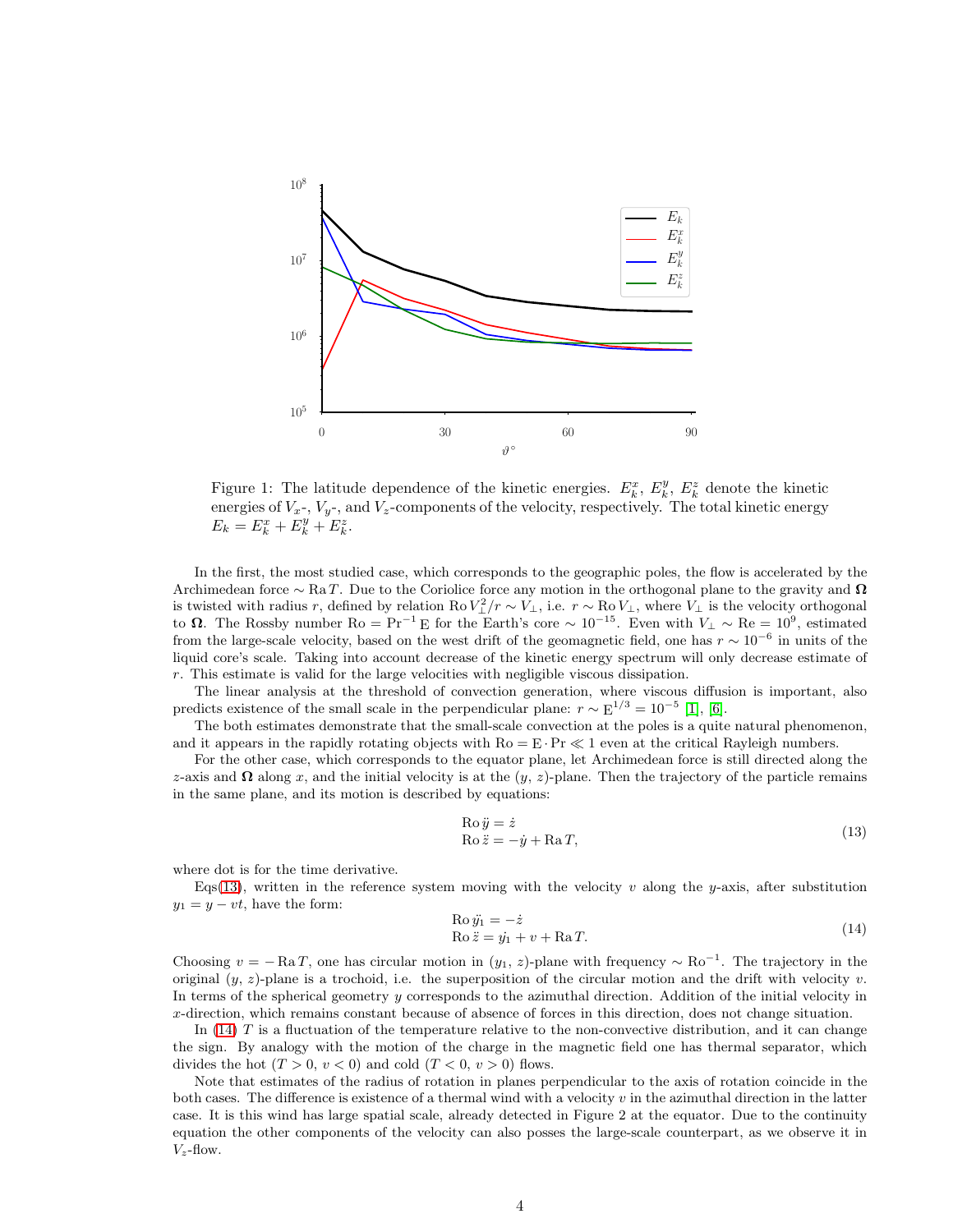

Figure 2: The x-sections of  $V_y$ -components (upper line) and z-sections of  $V_z$ -components (bottom) of the velocity field. The left column corresponds to the pole, and the right one – to the equator.

## 5 Dynamo

Starting from the pure convection velocity and temperature distributions, obtained in Section 3, and the small magnetic field initial seed, the full dynamo system [1](#page-1-0) were integrated in time up to the state where all the physical fields stabilised at the quasi-stationary regime. The corresponding estimates of the magnetic energy, defined as

$$
E_m = \frac{1}{2 \operatorname{Ro} \mathcal{V}} \int\limits_{\mathcal{V}} \mathbf{B}^2 d\mathbf{r}^3,\tag{15}
$$

are ploted versus lattitude  $\vartheta$  in Figure 3.

The behaviour of the magnetic energy is similar to the kinetic energy up to some details near the equator plane. The largest increase of the magnetic energy with the latitude demonstrates  $B_y$ -component, which is stretched by the strong large-scale thermal wind  $V_y$ . In contrast to the total kinetic energy,  $E_k$ , the magnetic energy  $E_m$  slightly decreases at the equator. In some sense it resembles behaviour of the magnetic field in the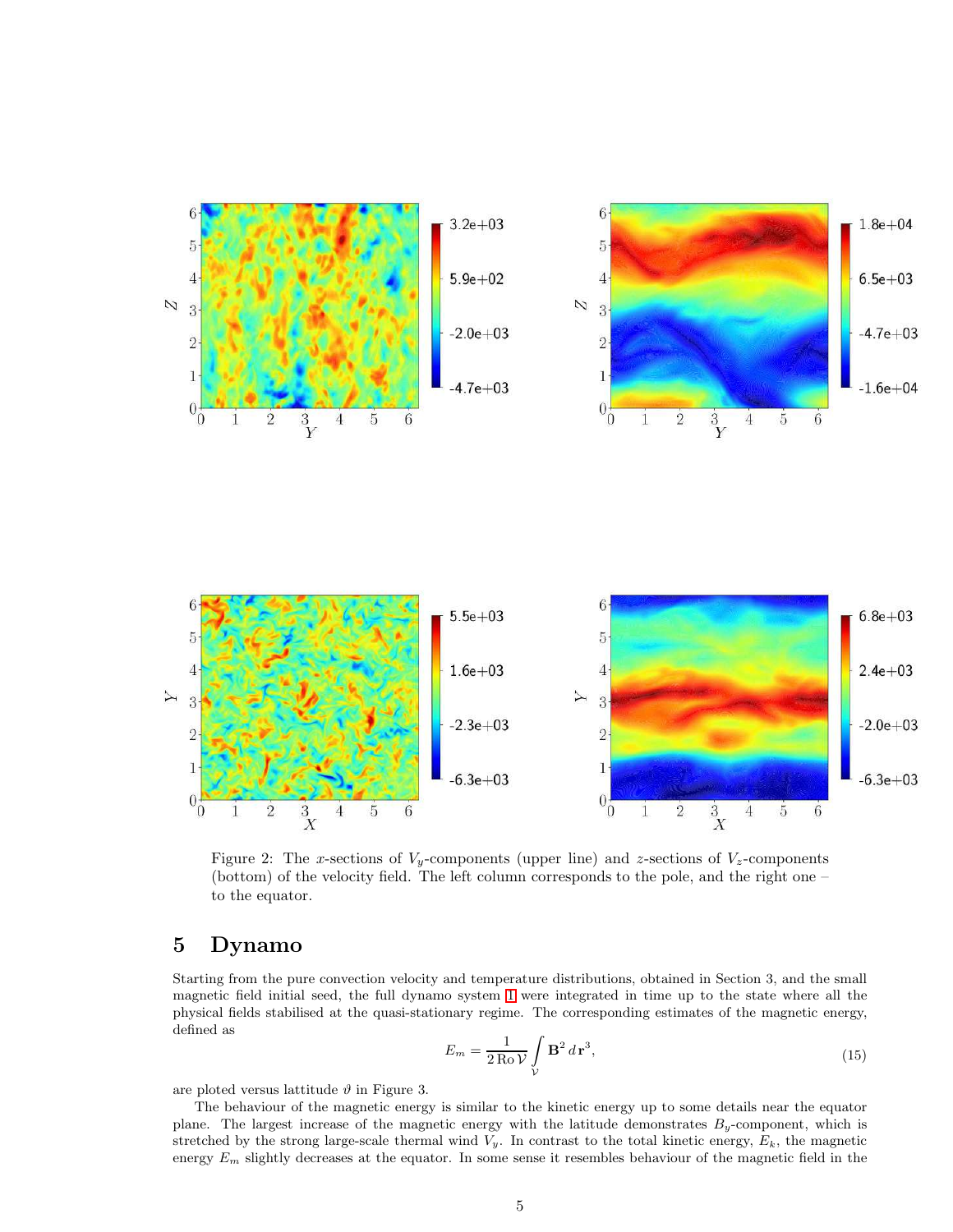

Figure 3: The latitude dependence of the magnetic energies.

spherical models with the odd configurations of the magnetic field with respect to the equator, e.g., dipole. Increase of the magnetic energy  $E_m$  relative to the poles can reach factor 4.



Figure 4: The latitude dependence of the magnetic field generation efficiency  $\xi$ .

One can expect that the large-scale flow, based on the thermal wind, and the small-scale cyclonic convection have different efficiencies of the magnetic field generation. To test this hypothesis the ratio  $\xi = \frac{E_m}{E_m}$  $\frac{E_m}{E_k}$  was plotted as a function of  $\vartheta$  in Figure 4. It appears that in the range of  $50^{\circ} < \vartheta < 90^{\circ} \xi$  is approximately constant and then decreases to the equator in one order of the magnitude. We conclude that the large-scale flow with the small gradients is less effective than the cyclonic convection with the non-zero net helicity [\[14\]](#page-6-13).

## 6 Conclusions

Our simulations clearly demonstrate that the angle between the axis of rotation and gravity changes not only the magnitude of the mean parameters in the flat model, like energies, but the structure of the flow, its spectra, as well. These effects are already notable at the mean latitudes, where the magnetic energy maximum is localised in the spherical models, and should be taken into account in future. Of course, due to variety of the physical effects, application of these results to the spherical shells, should be done carefully. Thus existence of the